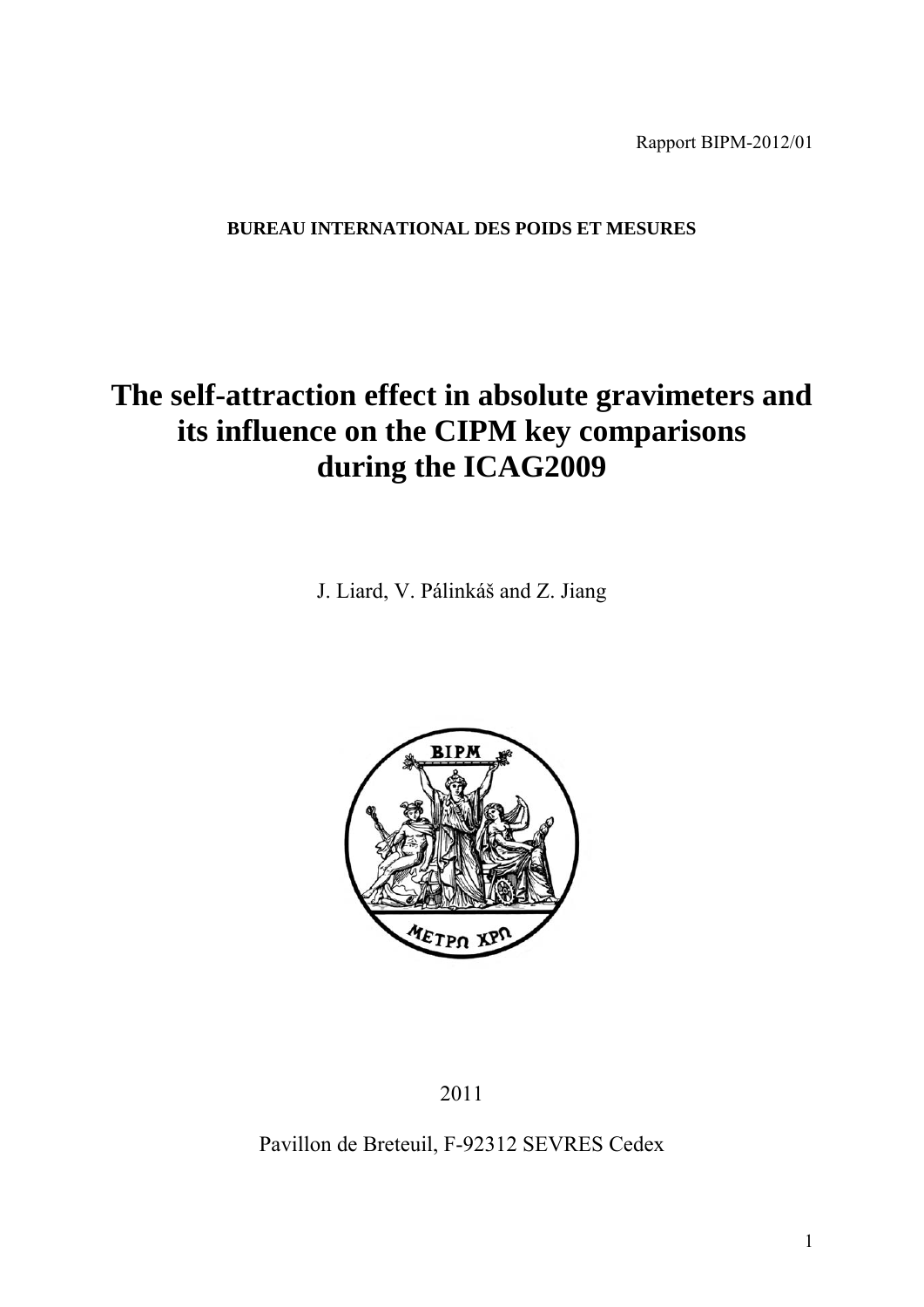# **The self-attraction effect in absolute gravimeters and its influence on the CIPM key comparisons during the ICAG2009**

 $\,$  **J.** Liard<sup>1</sup>, V. Pálinkáš $^2$  and Z. Jiang $^{3\#}$ 

1 Natural Resources Canada (NRCan), Ottawa, Canada 2 Research Institute of Geodesy, Topography and Cartography Zdiby, Czech Republic 3 Bureau International des Poids et Mesures (BIPM), Sèvres, France # corresponding author, zjiang@bipm.org

## **Abstract<sup>1</sup>**

This report discusses the following issues:

- 1) the self-attraction effect (SAE) in absolute gravimeters
- 2) the influence of the SAE on the evaluation of the ICAG-2009 results
- 3) the correction for the SAE to be applied to the ICAG-2009 results presented in the CCM.G-K1 Draft A report

 1 This Report BIPM-2012-01.doc is based on TM193V5b/ 21/2/2012 with English correcxtions

Version history of the TM193: TM193\_SAE&ICAG\_V2.doc BIPM Technical Memorandum No. 193; V0/21.4.2011,V1/VP/ZJ/9May 2011, V2/JL/22.8, V3/VP/23Aug., V4/ZJ/15Dec., V4b/JL&VP&ZJ/tab2352/18Dec. V5/+SAC/20Dec.2011; V5b/JL&PhotoFig235/20Dec2011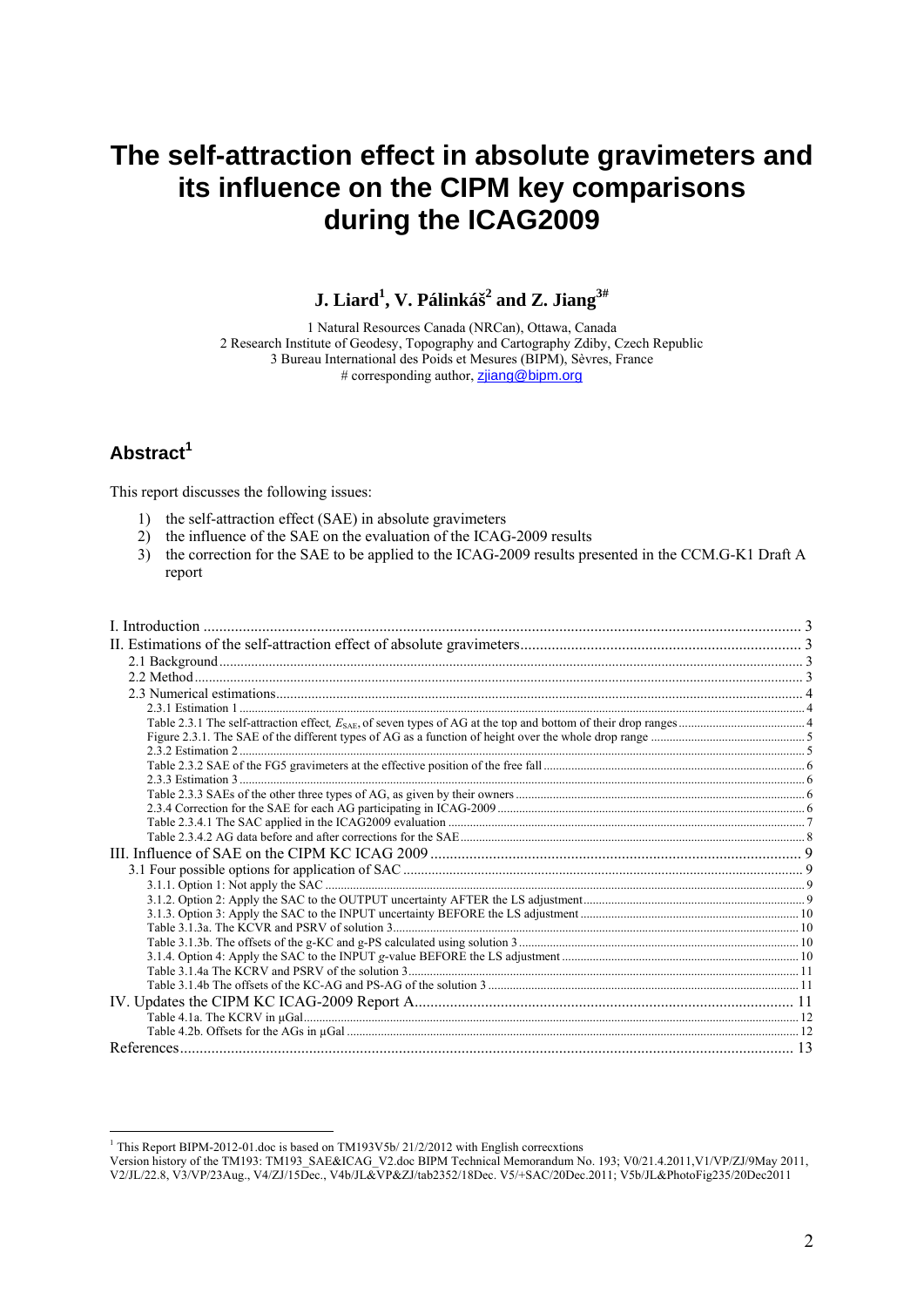## **I. Introduction**

The removal of biases due to a variety of causes constitutes a major challenge in absolute measurements of gravity. The Technical Protocol (TP) [1] of the 2009 International Comparison of Absolute Gravimeters (ICAG-2009) considered these biases in detail and specified a set of conventional uncertainties based on the knowledge available in 2009 (see Annex D of TP). The standard uncertainty associated with the self-attraction effect (SAE) of absolute gravimeters was specified as  $0.2 \mu Gal^2$ , probably based on the FG5 estimate of 1995 [2], but the size of the correction was not given. The last three ICAGs (which took place in 2001 [3], 2005 [4] and 2009 [1]) have all used the uncertainty (0.2 µGal) but considered SAE=0.

Unfortunately, a study carried out by Robertson in 1996 [5] has not drawn enough attention by the participants of ICAGs. Since then there was no new investigations about the SAE of the most popular and commercialized AG, the FG5, until recently. A recent study [4] shows that the so-called SAE is about an order of magnitude bigger than its uncertainty as given in the TP, and may be 1.5 µGal to 2 µGal for the FG5. Although the SAE of some absolute gravimeters (AGs) has been estimated by their owners for their particular equipment, e.g. IMGC/INRIM, these participants however either withdrew from or did not participate in the key comparison of ICAG-2009. The SAE of other types of AG may be less but will not be negligible. Thus if the results obtained are not corrected for the SAE, they will be significantly biased by it.

In the last three ICAGs, measurements made using FG5 gravimeters have dominated the key comparison reference value (KCRV), representing 80 % to 90 % of the total weight. The combined Type A standard uncertainty of the KCRV for the CCM.G-K1 part of ICAG-2009 was estimated to be between 1.0 µGal and 1.3 µGal [3,4,7], which means that the bias due to the SAE of the FG5 instruments is bigger than the uncertainty of the KCRV. Consequently, the offsets of the AGs from the KCRV are more or less affected.

The present report assesses the size of the SAE and its influence on the ICAG2009 results. The result of this study will support its final evaluation and report.

## **II. Estimations of the self-attraction effect of absolute gravimeters**

## *2.1 Background*

Because absolute gravimeters are not massless, and indeed instrument components above and below the sensor can have quite large densities, they themselves exert a gravitational attraction on the sensor; the vertical component of the attraction is the so-called self-attraction effect. The corresponding correction to the gravity measurement to remove the SAE is the self-attraction correction (SAC).

Absolute gravimeters cannot operate without these components, and there is no physical method to test for selfattraction effects except through complex comparisons of different types of instruments. In general, an instrument will not be able to occupy the same space as another gravimeter without modifying the instrumental environment. The SAE of each gravimeter must therefore be estimated by modeling techniques. The uncertainty of such estimations depends on the model used.

Niebauer et al. [2] published an error (uncertainty in the modeling technique) of 0.1 µGal without providing an estimate of the actual self attraction of the new FG5 absolute gravimeter. Robertson estimated the self-attraction effect for the FG5 design to be  $+1.35 \text{ uGal}$  and also found an uncertainty of 0.1  $\mu$ Gal. In his modeling, the author used hollow cylinders for all components, and he assumed homogeneous masses for each segment of the instrument. However the study of Robertson has not been taken into account in the earlier ICAGS.

### *2.2 Method*

1

In geophysics, gravity modeling has provided users with tools to approximate the effects of ore-bearing bodies. Unfortunately most of these techniques, including the one used by Robertson, are not capable of accurately simulating "within" the mass itself, thus forcing the use of approximations.

With appropriate mathematical tools, the use of right rectangular prisms [6] can more closely simulate the effects of gravitational attraction even within the model itself without resorting to shortcuts. The same methodology has been applied here to simulate the self-attraction effect of all the absolute gravimeters participating in the ICAG-2009 and the FGC-1 used in ICAG-2005.

<sup>&</sup>lt;sup>2</sup> 1 Gal = 1 cm s<sup>-2</sup>. The default unit used in this report is  $\mu$ Gal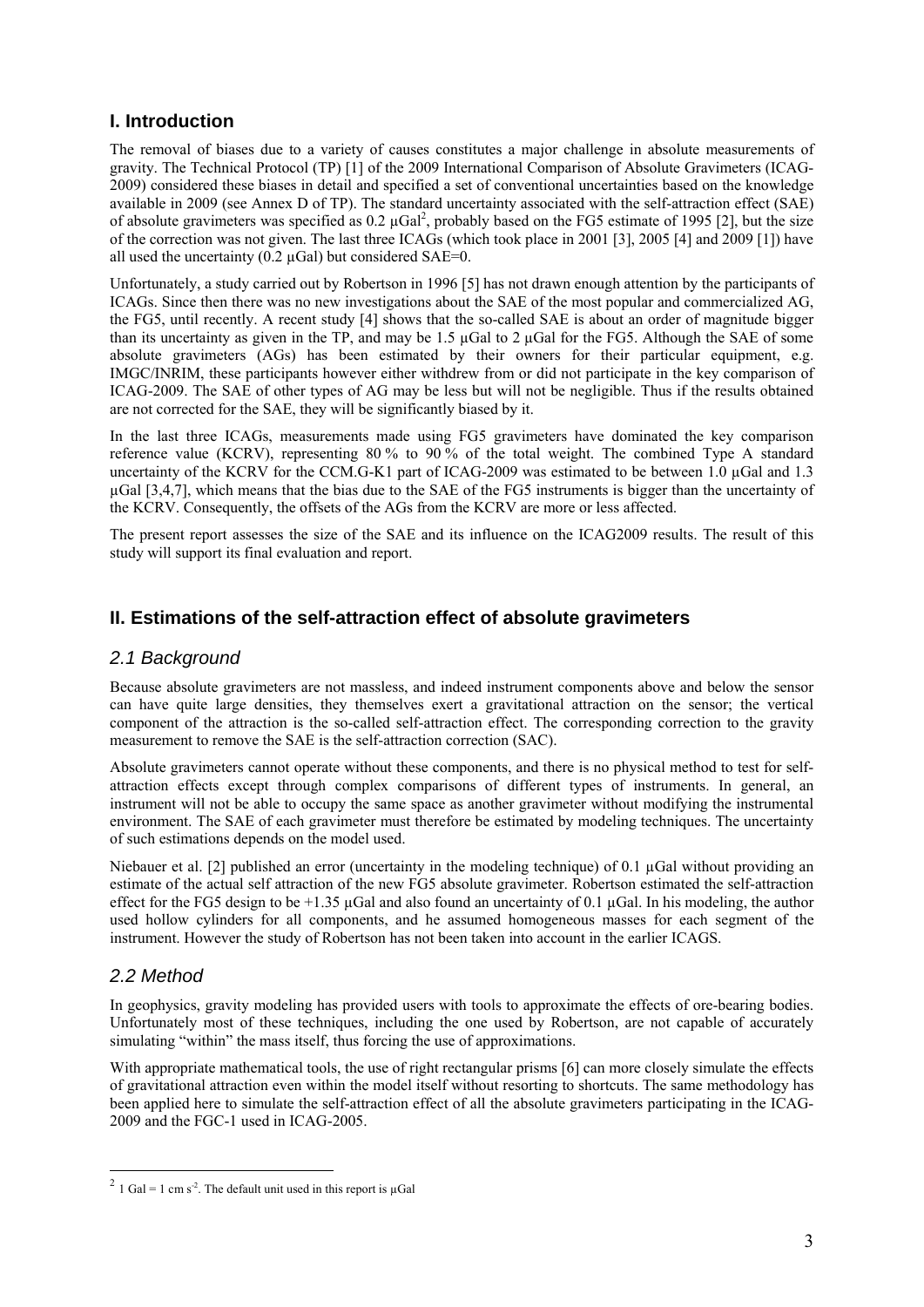Narrow or tall right rectangular prisms can be modeled in place of cylindrical bodies such as vacuum chambers and "super-springs" because of symmetry in both body types. The sensors are usually at the exact center of these instruments, thus reducing the approximation errors. Even so, this approximation will be part of the uncertainty budget of this technique.

A special case was made for the FG5s as these gravimeters have evolved significantly since 1993. In particular, the interferometer component of the gravimeter has been reduced in size and weight, thus decreasing somewhat the self-attraction in the newer models. The vacuum chamber has also changed slightly, especially the steel component in the lower part of the chamber.

#### *2.3 Numerical estimations*

In [10] the SAE is carefully estimated for three common configurations of the FG5 gravimeter: two relate to the new FG5 (with fiber laser optics) depending on the dropper tripod used (with straight or sloping legs) and one to the old FG5 with bulk interferometer (for dropper tripod with sloping legs). The gravimeters were divided into a few principal parts for which the masses were measured. The total mass of each part was subdivided into individual components of homogeneous density in accordance with their dimensions and material. The shape of all gravimeter components was approximated by hollow right circular cylinders, right rectangular or triangular prisms all with defined wall thickness. The SAE of each individual component  $(E_{SAEi})$  can be obtained by integrating the vertical component of gravitational attraction over the volume *V*

$$
E_{\text{SAE}i} = G \rho_i \int\limits_V \frac{\Delta z \, dv}{r^3} \quad ,
$$

where *G* is the gravitational constant, *r* the distance between the volume element and the integration point,  $\Delta z$ the vertical distance from the integration point, and  $\rho_i$  the density of component *i* computed from its mass and volume.

The first and second authors of this report carried out independently the estimations 1 and 2 reported below for the main commercially available AGs. Estimation 1 also considered other types of absolute gravimeters, including the FGC-1, which participated in ICAG-2005 but not ICAG-2009. Some participants in the ICAG 2009 also estimated the SAE for their prototype AGs, their results are collated in section 2.3.3.

#### 2.3.1 Estimation 1

The model was applied to seven models of absolute gravimeter: the FG5-106 instrument (with bulk interferometer) was used as an example of the old type of FG5, and FG5-236 (with fiber laser optics) as example of the new. The FG5s and the JILAg instruments have a "drop" range of 0.20 m, while that of the A-10 is 0.10 m and that of the FGC-1 is 0.03 m. The estimated SAEs are shown as a function of height in Figure 2.3.1 below.

In Table 2.3.1, the self-attraction effects for five types of instruments are listed at the top and bottom of their drop ranges. The uncertainties of the estimates range from 0.03  $\mu$ Gal to 0.27  $\mu$ Gal. These numbers were obtained by testing the effect of modifying the densities of different components for the FG5s and for JILAg, and by modifying the component positions for the A-10 and the FGC-1. These last two devices are more complex in design and the components are much closer to the sensing area than the FG5s and for JILAg instruments.

If any of these instruments were to be modified, as for example the new FG5X, then the calculations would have to be repeated.

|              | <b>Instr. Height</b> | $\boldsymbol{E}_{\text{SAE}}$ | $u_{\text{SAE}}$ |                    |
|--------------|----------------------|-------------------------------|------------------|--------------------|
| Type of AG   | /m                   | /µGal                         | /µGal            | <b>Note</b>        |
| $FG5$ (old)  | 1.29                 | 1.78                          | ±0.03            | before around 1998 |
|              | 1.09                 | 1.67                          | ±0.03            |                    |
| FG5(new)     | 1.29                 | 1.48                          | ±0.03            | since around 1998  |
|              | 1.09                 | 1.14                          | ±0.03            |                    |
| $A-10$       | 0.70                 | 0.58                          | ±0.27            |                    |
|              | 0.60                 | 1.55                          | ±0.27            |                    |
| <b>JILAg</b> | 0.91                 | 0.69                          | ±0.08            |                    |
|              | 0.72                 | 1.23                          | ±0.08            |                    |
| $FGC-1$      | 0.235                | $-1.93$                       | ±0.06            |                    |
|              | 0.215                | $-1.71$                       | ±0.06            |                    |
| $MPG-2$      | 1.142                | 1.4                           | ±0.20            |                    |
| FGL          | 0.814                | 1.1                           | ±0.11            |                    |

| <b>Table 2.3.1</b> The self-attraction effect, $E_{\text{SAE}}$ , of seven types of AG at the top and bottom of their drop ranges |
|-----------------------------------------------------------------------------------------------------------------------------------|
| (the old or new types of FG5 are equipped with bulk interferometer or fiber laser optics, respectively)                           |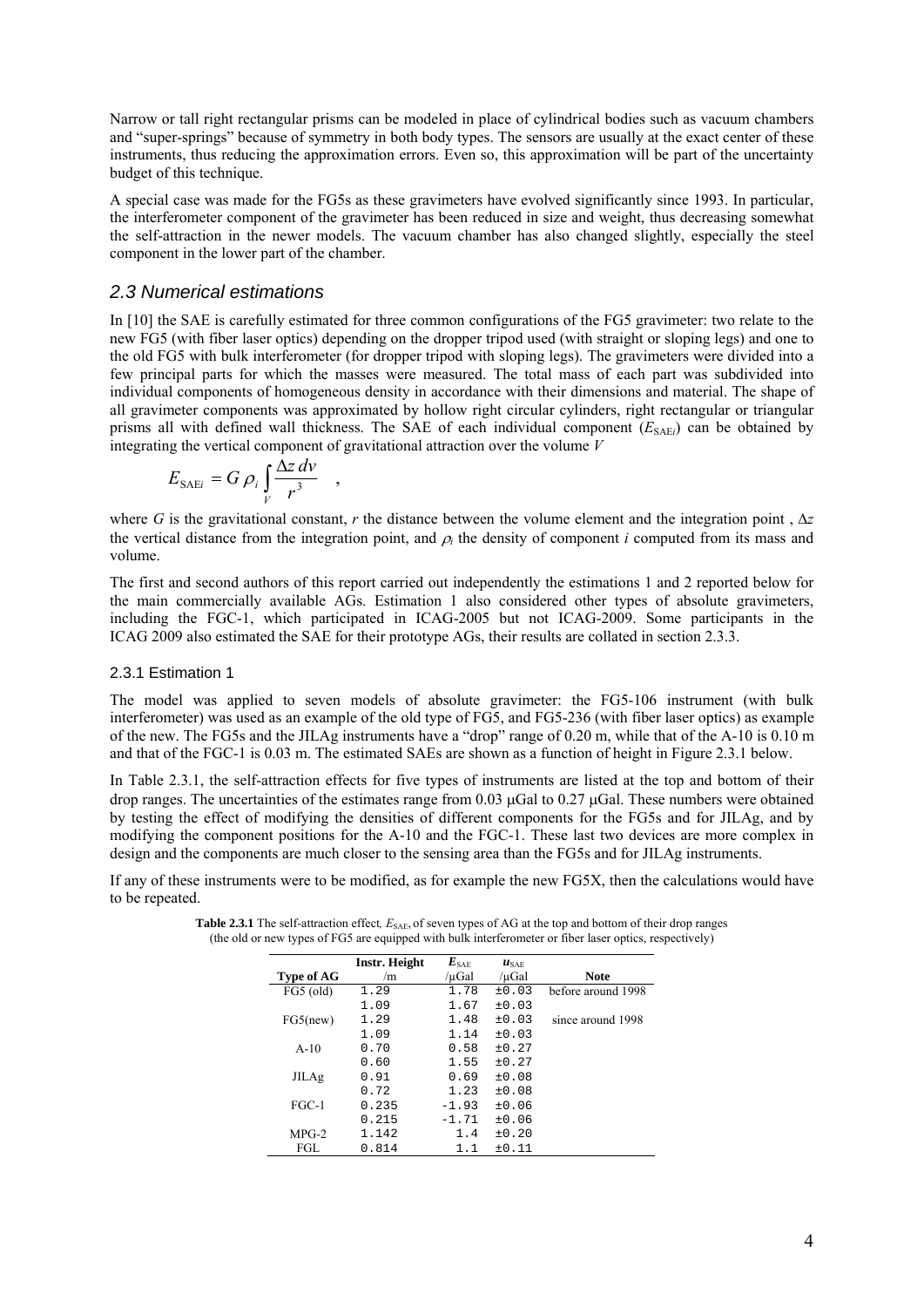

**Figure 2.3.1.** The SAE of the different types of AG as a function of height over the whole drop range

#### 2.3.2 Estimation 2

In each case the integration point was defined as the reference height of the gravimeter (distance of the effective position of the free-fall above ground) [10]. The reference heights of the FG5s are on average 1.21 m or 1.22 m depending on the type of the dropper tripod (see Table 2.3.2). The uncertainty of the SAE is estimated to be  $0.2 \mu$ Gal, caused mainly by neglecting a few components in the dropping chamber and by approximation of the mass distribution within the gravimeter components. The overall SAE for the two new and the old FG5s are 1.14  $\mu$ Gal, 1.22  $\mu$ Gal and 1.77  $\mu$ Gal, respectively.

The result of the estimation 2 for the MPG-2 gravimeter is 1.3  $\mu$ Gal with an estimated uncertainty of 0.4  $\mu$ Gal. The corresponding reference height is 1.14 m. This is very similar to that of the estimation 1, i.e. 1.4  $\mu$ Gal  $\pm$  0.3  $\mu$ Gal. On average, the SAE is 1.4  $\mu$ Gal which will be used for the final evaluation.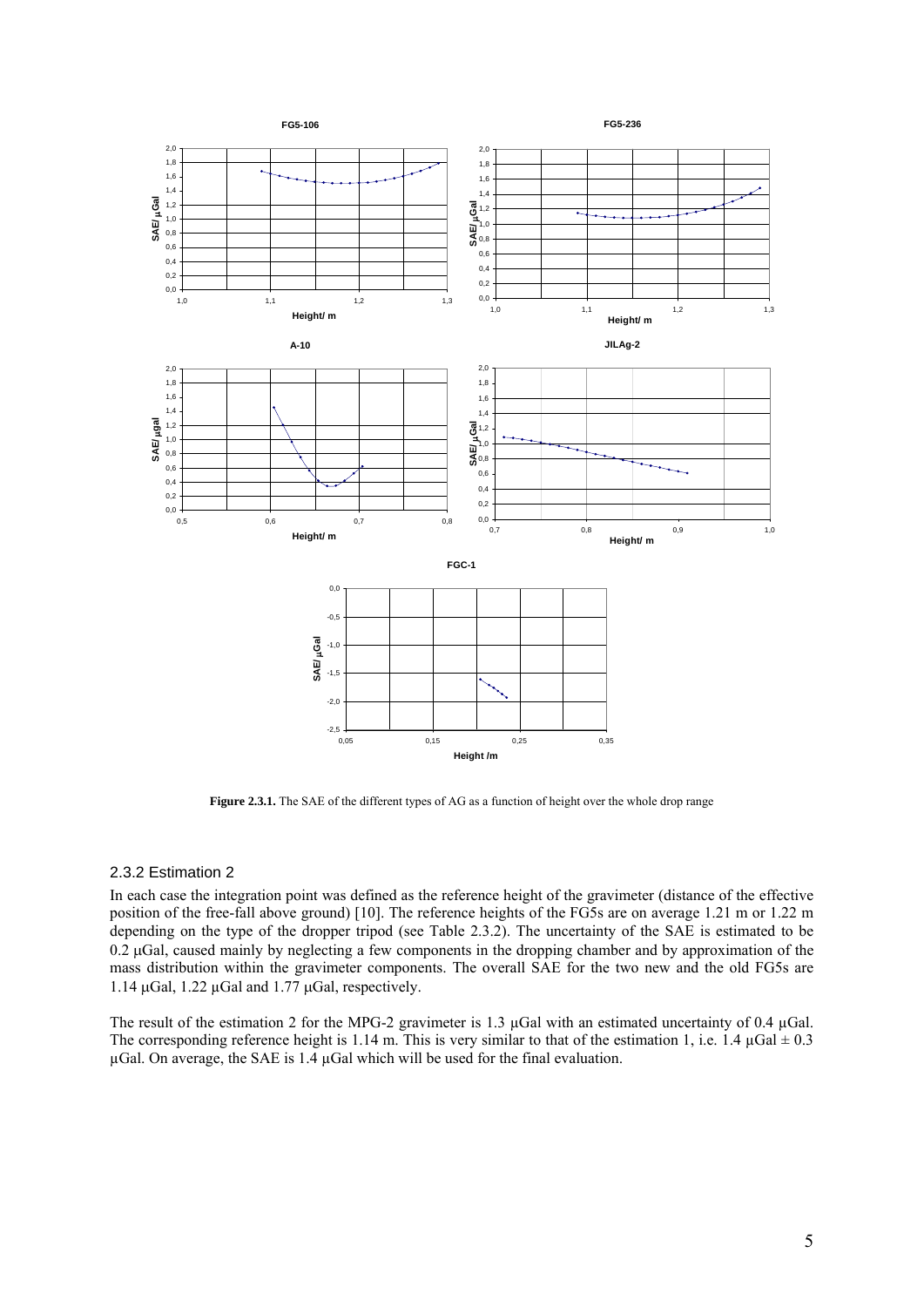| Interferometer type                | fiber laser optics (New FG5)    | bulk (Old FG5)                  |                                 |
|------------------------------------|---------------------------------|---------------------------------|---------------------------------|
| Dropper tripod type                | straight legs                   | sloping legs                    | sloping legs                    |
| Effective height                   | $1.21 \text{ m}$                | 1.22 m                          | $1.22 \text{ m}$                |
| Component                          | $E_{\text{SAE}}/\mu \text{Gal}$ | $E_{\text{SAE}}/\mu \text{Gal}$ | $E_{\text{SAE}}/\mu \text{Gal}$ |
| <b>DROPPING CHAMBER</b>            |                                 |                                 |                                 |
| Top flange and viewport            | $-0.16$                         | $-0.16$                         | $-0.16$                         |
| Aluminum part of the Dropper       | 0.01                            | 0.01                            | 0.01                            |
| Steel part of Dropper $+$ ion pump | 0.52                            | 0.52                            | 0.52                            |
| <b>Bottom Flange</b>               | 0.27                            | 0.27                            | 0.27                            |
| Guide rods                         | 0.02                            | 0.02                            | 0.02                            |
| Cart                               | $-0.30$                         | $-0.30$                         | $-0.30$                         |
| <b>DROPPER TRIPOD</b>              |                                 |                                 |                                 |
| Top panel                          | 0.25                            | 0.34                            | 0.34                            |
| $Legs + feet$                      | 0.11                            | 0.12                            | 0.12                            |
| <b>SUPERSPRING</b>                 | 0.11                            | 0.10                            | 0.10                            |
| <b>ELECTRONICS</b>                 | 0.03                            | 0.03                            | 0.03                            |
| <b>INTERFEROMETER</b>              |                                 |                                 |                                 |
| Interferometer + laser             | 0.23                            | 0.22                            | 0.78                            |
| Legs/Tripod                        | 0.05                            | 0.05                            | 0.04                            |
| IN TOTAL $E_{\text{SAE}}$          | 1.14                            | 1.22                            | 1.77                            |
| Standard uncertainty $u_{SAE}$     |                                 | 0.2                             |                                 |

**Table 2.3.2** SAE of the FG5 gravimeters at the effective position of the free fall

#### 2.3.3 Estimation 3

Table 2.3.3 lists the SAE values reported by the owners of other absolute gravimeters.

**Table 2.3.3** SAEs of the other three types of AG, as given by their owners

| Type of AG | Ref. height/m | $E_{SAF}/\mu Gal$ | $u_{\text{SAF}}/ \mu \text{Gal}$ | <b>Note</b>                |
|------------|---------------|-------------------|----------------------------------|----------------------------|
| NIM 2      | .44           |                   | 0.03                             | by Wu Shuging, $22/4/2011$ |
| IMGC 2     | 0.48          | 0.5               | 0.3                              | by Annex D. ICAG-2009      |
| CAG        | $_{0.82}$     |                   |                                  | cf.                        |

#### 2.3.4 Correction for the SAE for each AG participating in ICAG-2009

Table 2.3.4.1 lists the values of the self-attraction corrections  $(C<sub>SAC</sub>)$  that will be applied to the raw AG data for ICAG-2009.

Where the estimations 1 and 2 gave different results, we used the mean value corresponding to the effective height. From table 2.3.1, the uncertainty of the estimation 1 for the type 'Old' of FG5 is 0.03 µGal while that of the Estimation 2 from Table 2.3.2 is 0.2 µGal. The difference of the two estimated SAEs is 0.25 µGal. A conventional uncertainty is therefore needed in the final ICAG data processing, i.e. if an uncertainty value estimated by the related evaluation is smaller than 0.2  $\mu$ Gal, we take the conventional uncertainty to be 0.2  $\mu$ Gal. Otherwise, we used the evaluated uncertainty. Figure 2.3.4 illustrates the three types of FG5 as given in the Table 2.3.4.1a.

Table 2.3.4.2 lists the AG data corrected by the SAC. Here *g* is the raw data measured at the reference height (Ref.  $H$ ) minus 980 920 000  $\mu$ Gal submitted to BIPM by the participants in the Annex C and  $g_{SAC}$  is that corrected by the SAC. *u* is the associated combined standard uncertainty supplied also by the participants.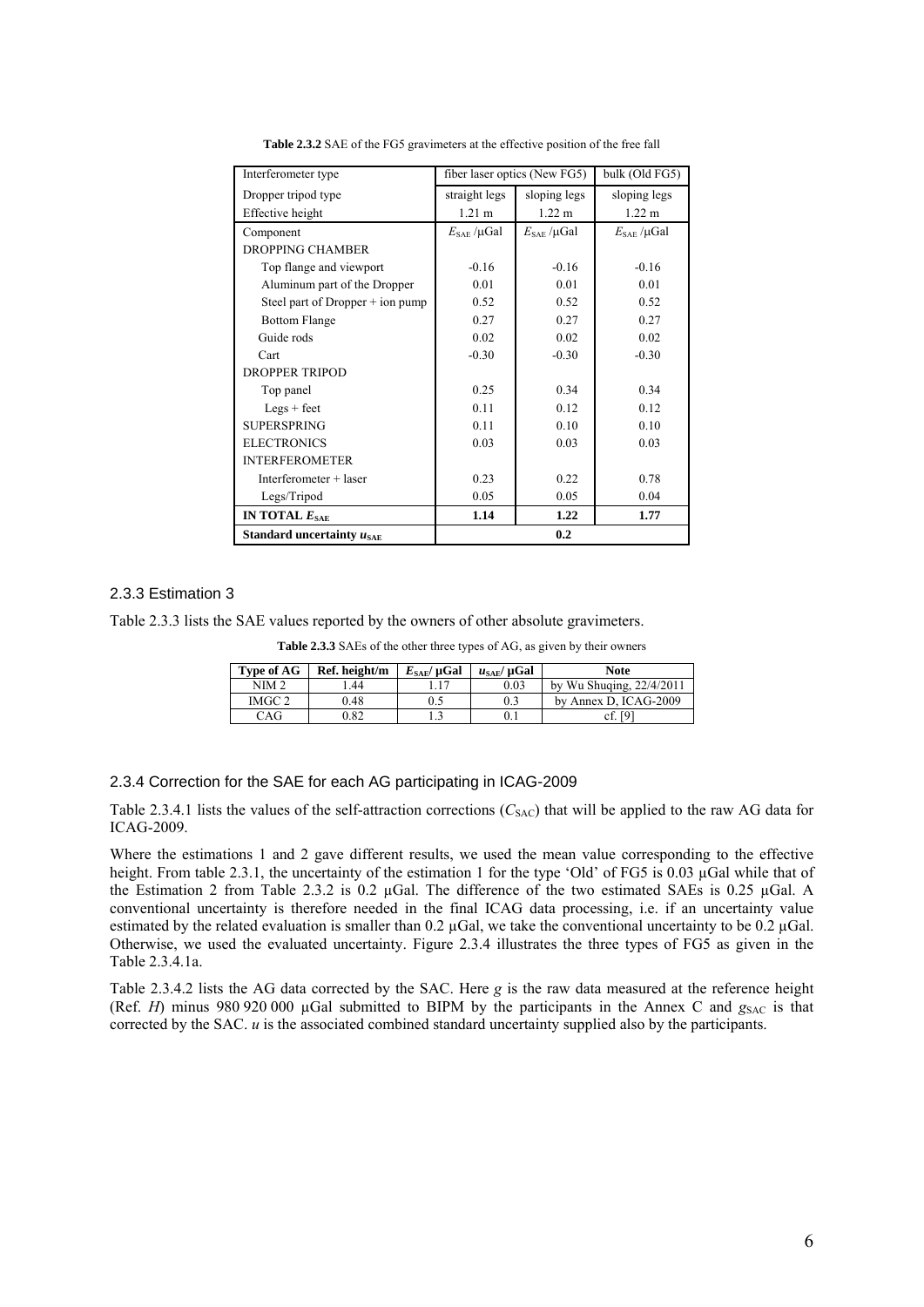

Left) FG5 Type New1 ( $C_{SAC}$  = -1.24  $\pm$ 0.2 µGal), fiber laser optic interferometer with straight legs **Middle**) FG5 Type New2 ( $C_{\text{SAC}} = -1.32 \pm 0.2 \mu$ Gal), fiber laser optic interferometer with slopping legs **Right**) FG5 Type Old ( $C_{SAC} = -1.81 \pm 0.2 \mu$ Gal) with bulk interferometer

**Figure 2.3.4** The three types of FG5 and the corresponding *SACs*

**Table 2.3.4.1** The SAC applied in the ICAG2009 evaluation (cf. Figure 2.3.4 and Table 2.3.4.2)

| AGr                    |                       |                                  |                     |                    |
|------------------------|-----------------------|----------------------------------|---------------------|--------------------|
| Interferometer         |                       | fiber laser optics (New FG5)     | bulk (Old FG5)      | Height             |
| Dropper tripod<br>Type | straight legs<br>New1 | sloping legs<br>New <sub>2</sub> | sloping legs<br>Old |                    |
| <b>Estimation 1</b>    |                       | $-1.17 \pm 0.2$                  | $-1.52 \pm 0.2$     | $1.22 \text{ m}^3$ |
| <b>Estimation 2</b>    | $-1.14 \pm 0.2$       | $-1.22 \pm 0.2$                  | $-1.77 \pm 0.2$     | $1.22 \text{ m}$   |
| Mean $4$               | $-1.12 \pm 0.2$       | $-1.20 \pm 0.2$                  | $-1.65 \pm 0.2$     | $1.22 \text{ m}$   |

**Table 2.3.4.1a** SAC for the FG5 gravimeter corresponding to the effective heights

Table 2.3.4.1b SAC for the gravimeters participating in ICAG-2009, corresponding to the effective height where available (FG5 models) or otherwise the user-given reference height

| Type of AG   | Height/m       | $C_{\text{SAC}}/\mu \text{Gal}$ | $u_{\text{SAC}}/ \mu \text{Gal}$ | Note                            |
|--------------|----------------|---------------------------------|----------------------------------|---------------------------------|
| $A-10$       | $0.7$ to $0.9$ | $-0.58$                         | $\pm 0.3$                        | <b>Estimation 1</b>             |
| <b>JILAg</b> | $0.8$ to $0.9$ | $-0.69$                         | $\pm 0.2$                        | Estimation 1                    |
| $MPG-2$      | 1.142          | $-1.4$                          | $\pm 0.2$                        | Estimation 1                    |
| FGL          | 0.814          | $-1.1$                          | $\pm 0.2$                        | <b>Estimation 1</b>             |
| NIM II       | 1.44           | $-1.17$                         | $\pm 0.2$                        | Owner                           |
| <b>IMGC</b>  | 0.48           | $-0.5$                          | $\pm 0.3$                        | Owner                           |
| CAG          | 0.82           | $-1.3$                          | $\pm 0.1$                        | Owner                           |
| $FGC-1$      | 0.235          | $+1.93$                         | $\pm 0.2$                        | Estimation 1, not for ICAG-2009 |

<sup>&</sup>lt;sup>3</sup> SAC value referred to the reference height 1.22 m obtained by interpolation.<br><sup>4</sup> According to the Table 2.3.2, the difference of the SAE between the New type FG5 straight legs and the slopping legs is 0.08 µGal.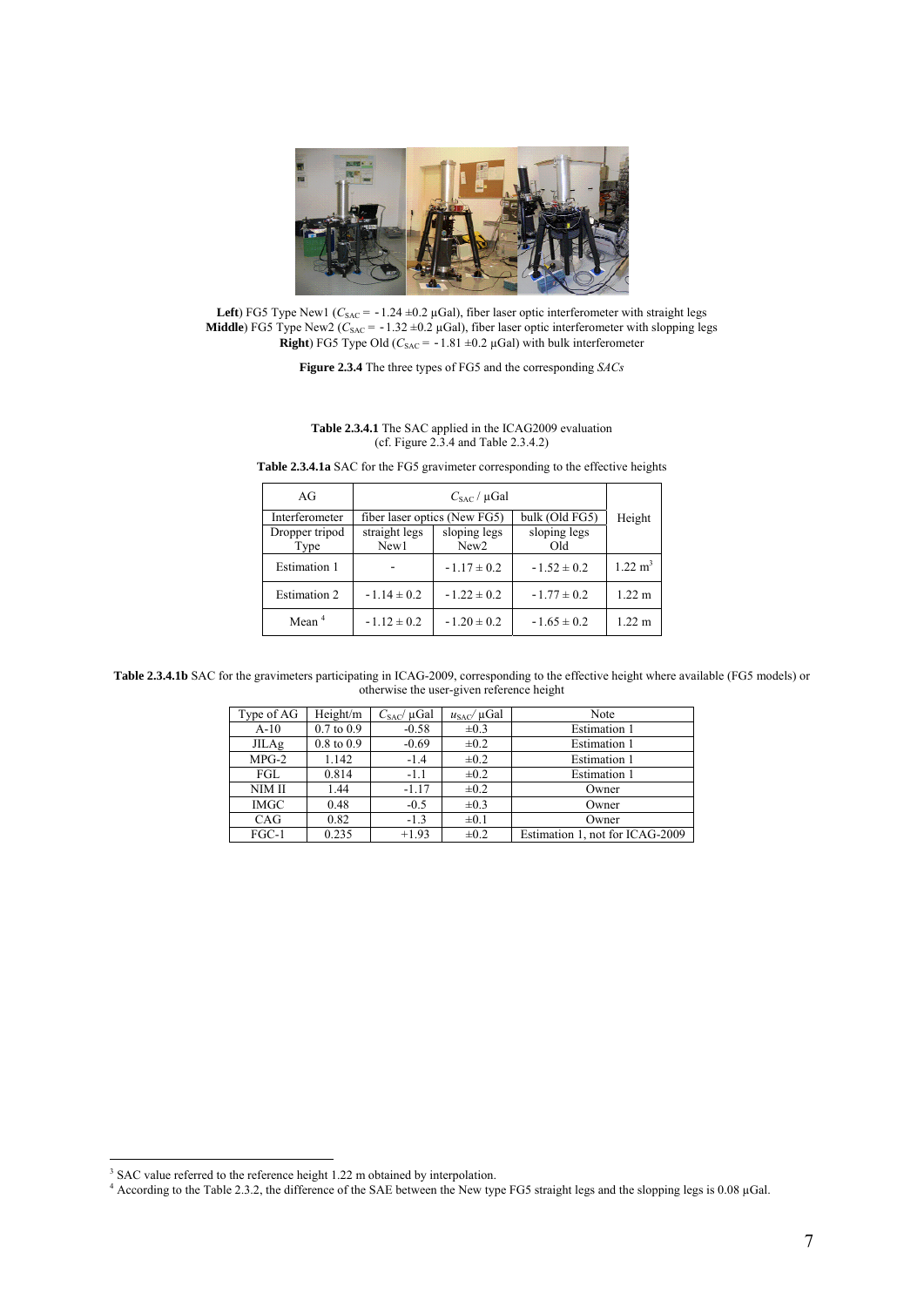#### **Table 2.3.4.2** AG data before and after corrections for the SAE

(Column 8 gives the raw data at the reference height (*h*) as submitted to the BIPM by the participants; column 13 gives the gravity values after corrections for the SAE . *u* is the combined standard uncertainty. *C*<sub>SAC</sub> is the SAC values; of which the uncertainty is smaller than 0.2 µGal will be set 0.2 µGal; Type New or Old is the type of AG; cf. Table 2.3.4.1a, New1 for straight legs and New2 for slopping legs, NA stands for Not Applicable)

| N. | AG(k)           | Inst.       |    | <b>ICAG</b> Type Stn | (j)      | u<br>(jk) | g<br>(jk)                                                               | h<br>(ik) | $\overline{\mathbf{u}}$ | <u>Н</u> | $C_{\text{SAC}}$ | $g_{\rm sac}$                                   |
|----|-----------------|-------------|----|----------------------|----------|-----------|-------------------------------------------------------------------------|-----------|-------------------------|----------|------------------|-------------------------------------------------|
|    | 2               | 3           | 4  | 5                    | 6        | 7         | 8                                                                       | 9         | 10                      | 11       | 12               | 13                                              |
|    |                 |             |    |                      | Β2       |           | 6.6 27928.10 1.1870                                                     |           |                         |          |                  | 6.67 1.1870 - 1.17 27926.93                     |
|    | 1 NIM002        | NIM         | КC | ΝA                   | B6       |           | 7.4 27915.70 1.1870                                                     |           |                         |          |                  | -1.1727914.53                                   |
|    |                 |             |    |                      | B        | 6         | 27949.301.1870                                                          |           |                         |          |                  | 1.1727948.13-                                   |
|    |                 |             |    |                      | в1       | 6.1       | 28026.500.8160                                                          |           |                         |          |                  | $6.27$ 0.8168-1.3028025.20                      |
| 2  | CAG001          | LNE-        | КC | ΝA                   | B6       |           | $6.7$ 28027.300.8178                                                    |           |                         |          |                  | -1.3028026.00                                   |
|    |                 | SYRTE       |    |                      | B        | 6         | 28050.900.8165                                                          |           |                         |          |                  | -1.3028049.60                                   |
|    |                 |             |    |                      | В5       | 2.9       | 27907.901.2983                                                          |           |                         |          |                  | 2.90 1.2994 - 1.32 27906.58                     |
|    | 3 FG5209 METAS  |             | КC | New2                 | В        |           | 2.9 27904.10 1.2980                                                     |           |                         |          |                  | $-1.32$ 27902.78                                |
|    |                 |             |    |                      | Β2       |           | 2.9 27891.00 1.3020                                                     |           |                         |          |                  | -1.3227889.68                                   |
|    |                 |             |    |                      | B5       |           | 2.5 27909.80 1.2772                                                     |           |                         |          |                  | 2.50 1.2777 - 1.32 27908.48                     |
|    | 4 FG5213        | NMIJ        | КC | New2                 | В        |           | 2.5 27908.50 1.2781                                                     |           |                         |          |                  | -1.3227907.18                                   |
|    |                 | /AIST       |    |                      | Β1<br>В6 |           | 2.5 27904.40 1.2779<br>2.4 27910.20 1.2119                              |           |                         |          |                  | $-1.32$ 27903.08<br>2.40 1.2119 - 1.81 27908.39 |
| 5  | FG5215          | VUGTK       | КC | Old B1               |          |           | 2.4 27923.60 1.2124                                                     |           |                         |          |                  | -1.8127921.79                                   |
|    |                 | /RIGTC      |    |                      | В5       |           | 2.4 27928.50 1.2115                                                     |           |                         |          |                  | -1.8127926.69                                   |
|    |                 |             |    |                      | Β2       |           | 7.8 28027.900.8400 7.47 0.8400 - 0.61 28027.29                          |           |                         |          |                  |                                                 |
| 6  | JIL006          | BEV         | КC | ΝA                   | B5       |           | 7.3 28042.800.8400                                                      |           |                         |          |                  | -0.6128042.19                                   |
|    |                 |             |    |                      | Β1       |           | 7.3 28035.500.8400                                                      |           |                         |          |                  | -0.6128034.89                                   |
|    |                 |             |    |                      | Β2       |           | 4.5 28020.000.8090                                                      |           |                         |          |                  | $4.50$ $0.8143 - 1.1028018.90$                  |
|    | 7 FGL103 KRISS  |             | КC | ΝA                   | В1       |           | 4.5 28040.000.8090                                                      |           |                         |          |                  | -1.1028038.90                                   |
|    |                 |             |    |                      | В6       |           | 4.5 28020.000.8250                                                      |           |                         |          |                  | 1.1028018.90-                                   |
|    |                 |             |    |                      | B6       | 2.8       | 27886.00 1.2822                                                         |           |                         |          |                  | 2.83 1.2835 - 1.12 27884.88                     |
|    | 8 FG5224        | CMS/        | КC | New1B5               |          |           | 2.9 27902.40 1.2832                                                     |           |                         |          |                  | -1.1227901.28                                   |
|    |                 | ITRT        |    |                      | Β2       |           | 2.8 27886.30 1.2852                                                     |           |                         |          |                  | -1.1227885.18                                   |
|    |                 |             |    |                      | Β1       |           | 5.9 28008.700.9000                                                      |           |                         |          |                  | $5.20$ $0.9000 - 0.5828008.12$                  |
|    | 9 A10005        | UME         | КC | ΝA                   | B6       |           | 4.8 27999.100.9000                                                      |           |                         |          |                  | -0.5827998.52                                   |
|    |                 |             |    |                      | В        |           | 4.9 28012.600.9000                                                      |           |                         |          |                  | -0.5828012.02                                   |
|    |                 |             |    |                      | В        |           | 2.7 27898.00 1.3110                                                     |           |                         |          |                  | 2.70 1.3110 - 1.12 27896.88                     |
|    | 10FG5105        | NRC         | КC | New1B1               | В6       |           | 2.7 27898.70 1.3110<br>2.7 27883.80 1.3110                              |           |                         |          |                  | -1.1227897.58<br>-1.1227882.68                  |
|    |                 |             |    |                      | В5       |           | 2.7 27935.90 1.2000                                                     |           |                         |          |                  | 2.70 1.2000 - 1.12 27934.78                     |
|    | 11FG5221        | FGI         | КC | New1B2               |          |           | 2.7 27915.80 1.2000                                                     |           |                         |          |                  | -1.12 27914.68                                  |
|    |                 |             |    |                      | Β1       |           | 2.7 27930.40 1.2000                                                     |           |                         |          |                  | -1.1227929.28                                   |
|    |                 |             |    |                      | В        |           | 6.1 28027.570.9000                                                      |           |                         |          |                  | 6.10 0.9000 - 0.58 28026.99                     |
|    | 12A10014        | IPGP        | ΡS | ΝA                   | В2       |           | $6.1$ 28000.950.9000                                                    |           |                         |          |                  | $-0.58 28000.37$                                |
|    |                 |             |    |                      | В6       |           | $6.1$ 28005.280.9000                                                    |           |                         |          |                  | -0.5828004.70                                   |
|    |                 |             |    |                      | Β1       | 10        | 28070.970.715510.500.7155-0.5828070.39                                  |           |                         |          |                  |                                                 |
|    | 13A10020        | IGC         | PS | ΝA                   |          |           | B6 10.9 28053.25 0.7155                                                 |           |                         |          |                  | -0.5828052.67                                   |
|    |                 |             |    |                      |          |           | B2 10.6 28058.31 0.7155                                                 |           |                         |          |                  | -0.5828057.73                                   |
|    |                 |             |    |                      | B        |           | $ 1.92 27906.58 1.2908 1.91 1.2903 -1.32 27905.26$                      |           |                         |          |                  |                                                 |
|    | 14FG5101        | BKG         | PS |                      |          |           | New2 B1 1.92 27901.65 1.2902                                            |           |                         |          |                  | -1.3227900.33                                   |
|    |                 |             |    |                      | В5<br>B1 |           | $1.9$ 27905.171.2900<br>2.4 27896.05 1.2986 2.40 1.2984 - 1.12 27894.93 |           |                         |          |                  | -1.32 27903.85                                  |
|    | 15FG5102        | <b>NOAA</b> | PS |                      |          |           | New1B2 2.4 27877.79 1.2976                                              |           |                         |          |                  | $-1.12$ 27876.67                                |
|    |                 |             |    |                      | B        |           | 2.4 27895.78 1.2991                                                     |           |                         |          |                  | -1.1227894.66                                   |
|    |                 |             |    |                      |          |           | B2 2.23 27999.79 0.9000  2.23  0.9000 -1.12 27998.67                    |           |                         |          |                  |                                                 |
|    | 16 FG5228 UNIV. |             | ΡS |                      |          |           | New1B62.2328000.830.9000                                                |           |                         |          |                  | -1.1227999.71                                   |
|    |                 | MONTP.      |    |                      |          |           | B 2.2328019.440.9000                                                    |           |                         |          |                  | 1.1228018.32-                                   |
|    |                 |             |    |                      | B2I      |           | $2.3$ 27995.370.9000                                                    |           |                         |          |                  | $2.33$ $ 0.9000 $ -1.1227994.25                 |
|    | 17FG5230        | W.U.        | PS | New1                 | В        |           | 2.4 28013.970.9000                                                      |           |                         |          |                  | -1.1228012.85                                   |
|    |                 | TECH.       |    |                      | B6       |           | 2.3 27994.850.9000                                                      |           |                         |          |                  | -1.1227993.73                                   |
|    |                 | LANT-       |    |                      | В2       |           | 2.4 27893.10 1.2800 2.40 1.2803 - 1.12 27891.98                         |           |                         |          |                  |                                                 |
|    | 18 FG5233 MATE- |             | PS | New1B1               |          |           | 2.4 27905.60 1.2800                                                     |           |                         |          |                  | $-1.12$ 27904.48                                |
|    |                 | RIET        |    |                      | В        |           | 2.4 27907.40 1.2810                                                     |           |                         |          |                  | $-1.12$ 27906.28                                |
|    |                 |             |    |                      | B        |           | 2.7 27907.80 1.2797                                                     |           |                         |          |                  | 2.77 1.2799 - 1.12 27906.68                     |
|    | 19FG5238        | INGV        | PS |                      |          |           | New1 B6  2.8  27894.70 1.2792                                           |           |                         |          |                  | $-1.12$ 27893.58                                |
|    |                 |             |    |                      | В5       |           | 2.8 27912.00 1.2807                                                     |           |                         |          |                  | -1.1227910.88                                   |
|    |                 | MAX         |    |                      | В5       |           | 8.2 27964.20 1.1420                                                     |           |                         |          |                  | 8.17 1.1423 - 1.35 27962.85                     |
|    | 20MPG002PLANCK  | INST.       | ΡS | ΝA                   | В<br>B1  |           | 8.2 27960.70 1.1440<br>8.1 27946.80 1.1410                              |           |                         |          |                  | -1.3527959.35<br>-1.3527945.45                  |
|    |                 |             |    |                      | Β2       |           | 2.4 27915.80 1.2000                                                     |           |                         |          |                  | 2.40 1.2000 - 1.12 27914.68                     |
|    | 21FG5220        | IfE         | PS | New1                 | В        |           | 2.4 27933.20 1.2000                                                     |           |                         |          |                  | $-1.12 27932.08$                                |
|    |                 |             |    |                      | в1       |           | 2.4 27927.90 1.2000                                                     |           |                         |          |                  | -1.1227926.78                                   |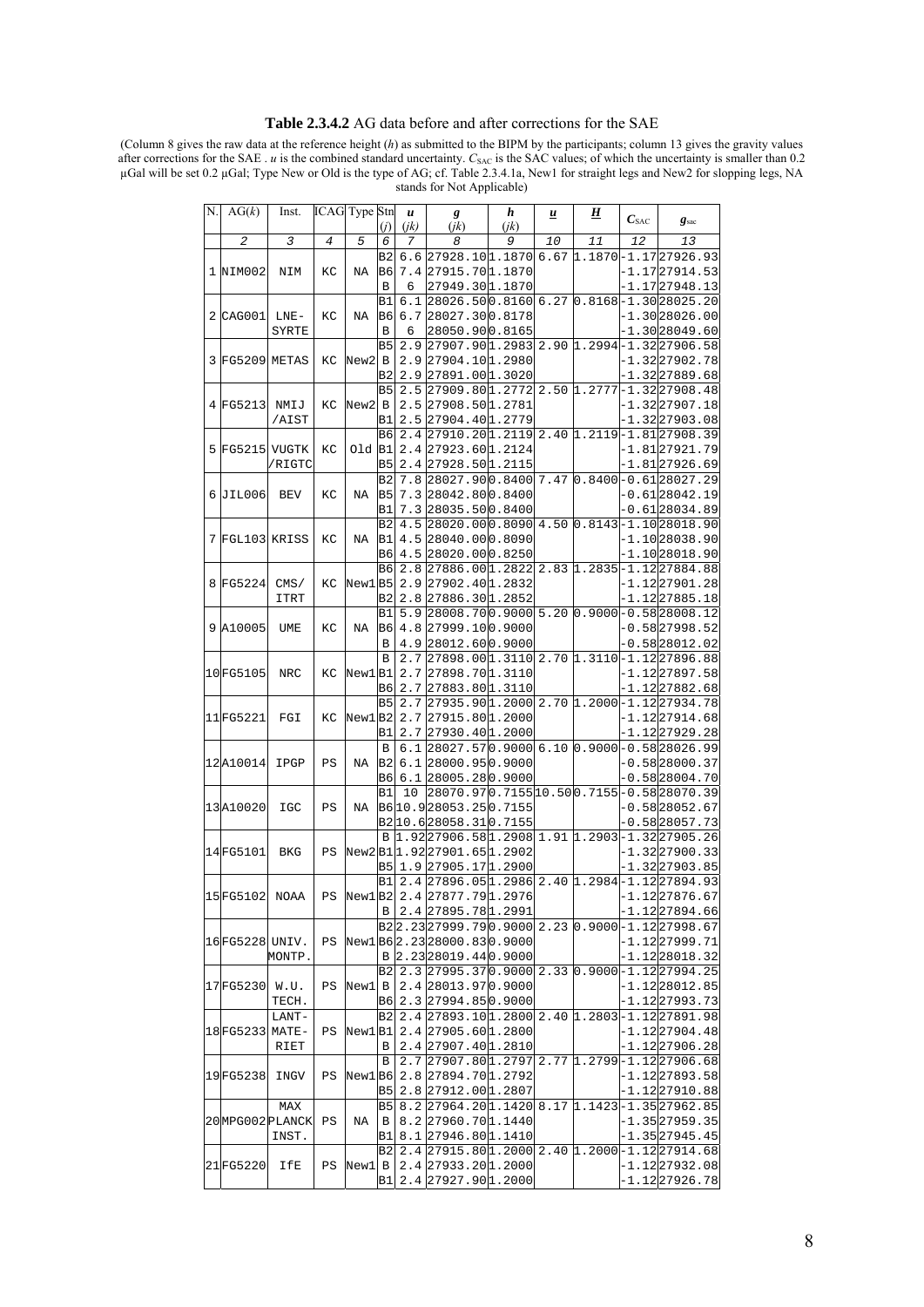## **III. Influence of SAE on the CIPM KC ICAG 2009**

The TP for ICAG-2009 was the version 4 issued in the Sept. 2009 [1]. The KC draft A Report version A1 and version A2 were issued separately on the  $11<sup>th</sup>$  June 2010 and  $18<sup>th</sup>$  Nov. 2010. The SAE started to draw the attention of the BIPM pilot laboratory in Jan. 2011. At the request of the BIPM and based on the earlier study [6], the first author of this report evaluated the SAE, the Estimation 1.

Given that the SAE appeared to be significantly larger than its uncertainty as specified in the TP and given the obvious impact of this on the KCRV, we decided to do three things:

1) Verify the SAE values given in the Estimation 1.

2) Investigate how to apply the self-attraction correction (SAC) and its impact on the evaluation of the KCRV and the offset of the KC ICAG 2009.

3) Whatever the output of the points 1) and 2), the result should be accepted and approved by all the KC participants so as to be able to use in the Draft A report. The Pilot laboratory should propose first several options for discussion.

With respect to (1), as described above an independent estimate of the SAE was made for the FG5 models (the Estimation 2). The third author of this report then carried out the following computation and study to answer the points 2) and 3).

## *3.1 Four possible options for application of SAC*

There are four possible ways of dealing with the SAC in the evaluation of the KC ICAG 2009.

3.1.1. Option 1: Not apply the SAC

This option is the same as applying SAC=0, which conforms with the TP.

The advantage of this solution is that we do not need to modify the present Draft A Report version 2, dated 18 Nov. 2010 (A2 for short); it is hence the easiest solution. The disadvantages are that in the present, the uncertainty of the KCRV is in the range 1.0 µGal to 1.3 µGal which is equal or smaller than the SAC of FG5 which dominates the KCRV determination. The KCRV are greatly biased, by nearly 1.5 µGal, and hence the values and the uncertainties given for the offset are affected for at least the non-FG5 meters. Option 1 is then not self-consistent and does not give a state-of-the-art result with respect to modern absolute gravimetry. This will be argued over the coming years and the option is therefore rejected by many, if not most of the KC participants and the members of the Steering Committee, knowing that any KC participant can disapprove the Draft A Report so as to block the KC procedure.

#### 3.1.2. Option 2: Apply the SAC to the OUTPUT uncertainty AFTER the LS adjustment

According to the TP, a participant has the right to decide either to apply a correction in his gravity measurements or add it as a bias to the total uncertainty. Numerically, the option 2 suggests keeping the values of the KCRV and offsets as presented in A2 but to enlarge their uncertainties to account for the biases due to the SAC. This also conforms with the TP.

In order to estimate the enlarged uncertainties, we evaluated the maximum influence of the SAC on the KC and the PS of the ICAG 2009. Please refer to section 3.1.4 below for the numerical influences of the SAC. The maximum influence is 1.7 µGal on the KCRV (11 AGs) and 1.9 µGal on the PSRV (21 AGs). In consequence, the offsets corresponding to the FG5 gravimeters changed by 0.3 µGal and those of the non-FG5 gravimeters changed by 1 uGal.

This suggests that we should enlarge the final uncertainty by:

- 1.7 µGal to the uncertainty of KCRV and 1.9 µGal to that of the PSRV
- $0.3 \mu$ Gal to the uncertainty of FG5 AG
- 1 µGal to the uncertainty of non FG5 AG

Although mathematically it is not a very elegant method, the advantages of Option 2 are: 1) the accuracy of the SAC is not critical; 2) there are no changes in the current KCRV/PSRV nearly approved; 3) the biases in the KCRV/PSRV and therefore in the offsets are accounted by the enlarged uncertainties; 4) the most important, it is the only one acceptable by all the KC/PS participants and the pilot laboratory (BIPM).

See chapter 4 for more detailed numerical results of this option.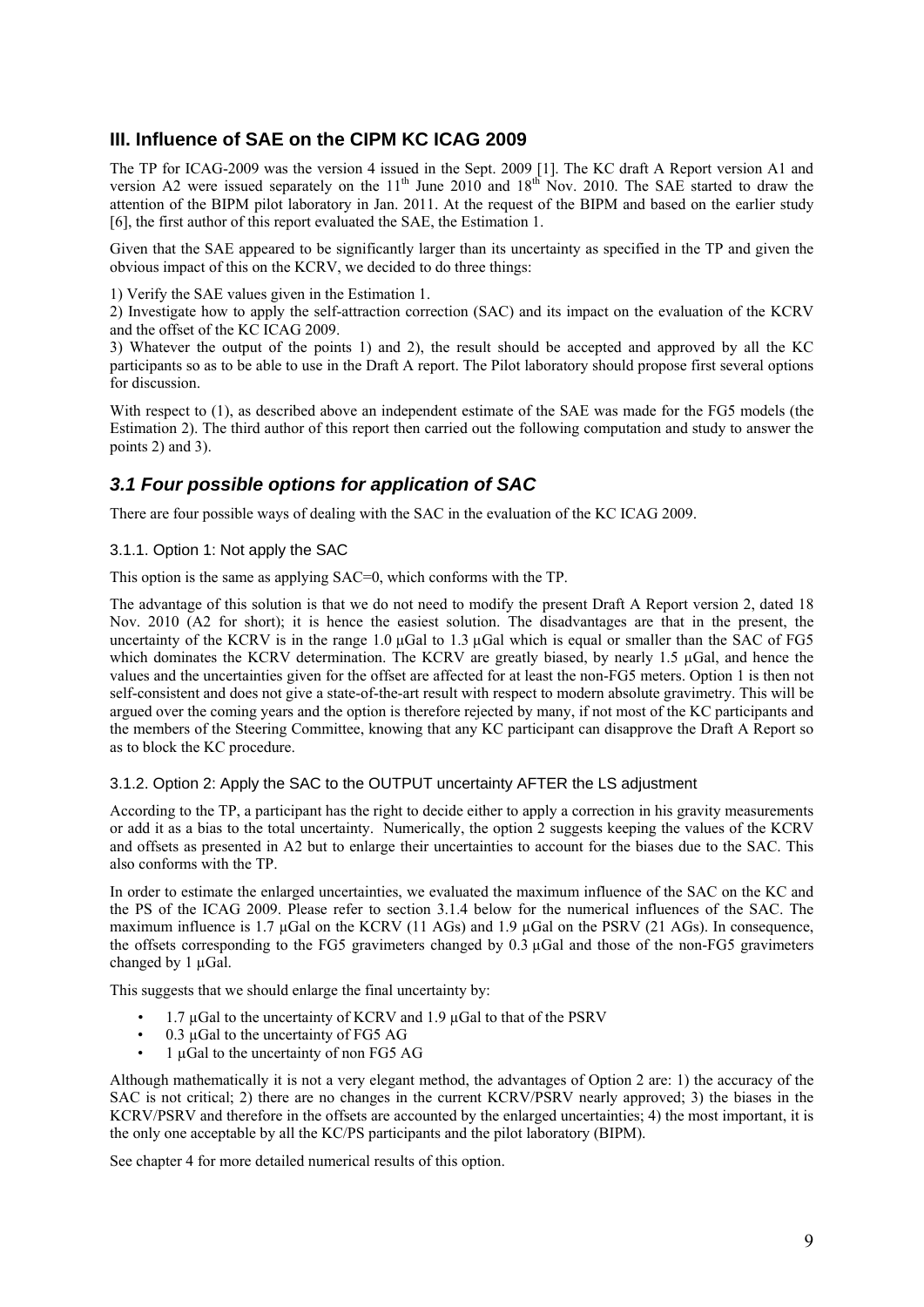#### 3.1.3. Option 3: Apply the SAC to the INPUT uncertainty BEFORE the LS adjustment

This corresponds to the case of "correction **not** applied" in the TP Annex D. Mathematically Option 3 is not rigorous, as we know that the SAC is a bias and is always of a negative sign in the case of the ICAG 2009. Therefore the SAC will not be averaged out by a LS adjustment.

To assess the maximum influence, we simply added:

- 2 uGal to uncertainties of FG5 AGs
- 1 uGal to uncertainties of non FG5 AGs

The results are shown in Tables 3.1.3a and 3.1.3b.

| <b>Table 3.1.3a.</b> The KCVR and PSRV of solution 3 |
|------------------------------------------------------|
|------------------------------------------------------|

|  | No. Stn KCRV/µGal PSRV/µGal       |  |
|--|-----------------------------------|--|
|  | 1. B .090 8020.6+-1.6 8020.1+-0.7 |  |
|  | 2. B1.090 8013.1+-1.3 8012.9+-0.8 |  |
|  | 3. B2.090 7999.3+-1.7 7998.8+-0.8 |  |
|  | 4. B5.090 8021.3+-1.5 8021.0+-1.0 |  |
|  | 5. B6.090 8000.9+-1.5 8000.5+-0.9 |  |
|  |                                   |  |

**Table 3.1.3b.** The offsets of the g-KC and g-PS calculated using solution 3

| AG          | Δ(g-KC)/µGal  | $\Delta$ (q-PS)/µGal |
|-------------|---------------|----------------------|
| NIM2<br>1.  | $-7.8+-4.3$   | $-8.3+-4.3$          |
| 2. CAG1     | $0.9 + -4.1$  | $0.5 + -4.2$         |
| F209<br>3.  | $-3.2+-2.7$   | $-3.6+-2.8$          |
| 4.<br>F213  | $0.6+-2.5$    | $0.3 + -2.6$         |
| F215<br>5.  | $0.7 + -2.4$  | $0.4+-2.5$           |
| б.<br>J506  | $-6.7 + -4.8$ | $-7.0 + -4.9$        |
| 7.<br>F103  | $2.3 + -3.1$  | $1.9+-3.2$           |
| 8. F224     | $5.3 + -2.6$  | $4.9+-2.8$           |
| A605<br>9.  | $4.8 + -3.5$  | $4.4+-3.5$           |
| 10.<br>F105 | $-0.9+-2.6$   | $-1.2+-2.7$          |
| 11. F221    | $-2.2+-2.6$   | $-2.6+-2.7$          |
| 12. A614    |               | $-4.8 + -4.1$        |
| 13. A620    |               | $-4.2+-6.7$          |
| 14. F101    |               | $-0.3+-2.2$          |
| 15.<br>F102 |               | $6.4 + -2.5$         |
| 16.<br>F228 |               | $-0.2+-2.4$          |
| 17. F230    |               | $5.1+-2.5$           |
| F233<br>18. |               | $-0.6+-2.5$          |
| 19. F238    |               | $-2.1+-2.7$          |
| 20. M782    |               | $-9.7+-5.3$          |
| 21. F220    |               | $-1.2+-2.5$          |

There are only small changes compared to the result of the option 2: the average changes are  $0.1 \pm 0.35 \,\mu$ Gal and  $0.3 \pm 0.14$  µGal for the key comparison and pilot study reference values, respectively; the average changes are to the individual gravimeter offsets from the KCRV and PSRV are -0.1 µGal and -0.3  $\pm$  0.1 µGal, respectively.

The advantages of option 3 are 1) the exactitude of the SAC is not critical; 2) it agrees with TP Annex D: correction not applied but added in the total uncertainty budget as a bias. However, its major disadvantage as mentioned above is that the method is not reasonable. The bigger uncertainties in the raw data have almost negligible impact on results (compared to the solution 1) and suffer from the same inconsistency, i.e. the uncertainties of the KRCV/PSRV are less than the SAC. This is not reasonable and not acceptable, for the KC and for PS.

#### 3.1.4. Option 4: Apply the SAC to the INPUT *g*-value BEFORE the LS adjustment

This agrees with the case of "correction applied" in the TP Annex D. Option 4 is mathematically rigorous. As we seek to know the maximum influence of the SAC on the KCRV and on the Offsets, a SAC of -2 uGal (bigger than the average about -1.5 µGal to see the maximum impact) is added to the FG5 measurement raw g values keeping in mind that the FG5 represent 90% of the total weight. It must also be pointed out that the influence of the SAE in the KCRV/PSRV is not the simple difference of the mean value out of the weighted mean values, because in the LS adjustment the offsets are constrained by the condition:

$$
\sum w_k \delta_k = 0 \tag{3.1.4}
$$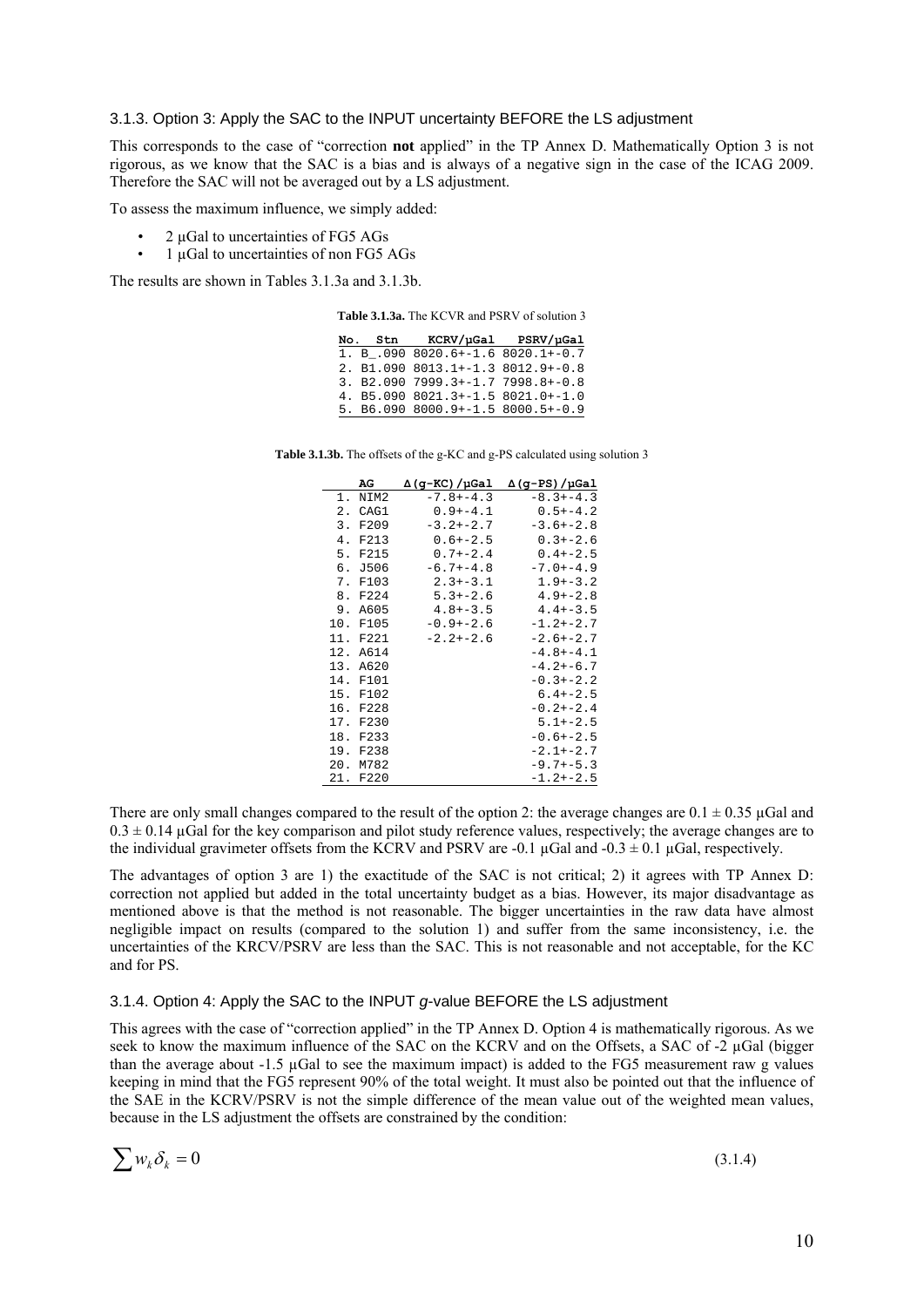where the  $\delta_k$  stands for the offset of the measurement of the AG( $k$ ) with respect to the KCRV and in this case the index  $k$  runs over the gravimeters taking part in the KC with weight  $w_k$ . This condition ensures that the weighted mean of the offsets in the KC is zero.

The results are presented in Table 3.1.4a and 3.1.4b.

**Table 3.1.4a** The KCRV and PSRV of the solution 3

|  | No. Stn KCRV/µGal                 | PSRV/uGal     |
|--|-----------------------------------|---------------|
|  | $1. B .090 8018.1+-1.3$           | 8017.8+-0.6   |
|  | 2. B1.090 8011.6+-1.0             | $8011.0+-0.6$ |
|  | $3. B2.090 7997.5+-1.3$           | $7996.7+-0.7$ |
|  | 4. B5.090 8019.6+-1.0 8018.8+-0.8 |               |
|  | 5. B6.090 7999.3+-1.2 7998.5+-0.8 |               |

| <b>Table 3.1.4b</b> The offsets of the KC-AG and PS-AG of the solution 3 |
|--------------------------------------------------------------------------|
|--------------------------------------------------------------------------|

| OffSet      |               | $\Delta$ (g-KC)/µGal $\Delta$ (g-PS)/µGal |
|-------------|---------------|-------------------------------------------|
| 1.<br>NIM2  | $-10.0+-3.8$  | $-10.6+-3.8$                              |
| 2. CAG1     | $-0.8 + -3.5$ | $-1.4+-3.6$                               |
| 3. F209     | $-3.2 + -1.6$ | $-3.8 + -1.6$                             |
| 4. F213     | $0.7 + -1.3$  | $0.1+-1.4$                                |
| 5. F215     | $1.1+-1.3$    | $0.4 + -1.4$                              |
| $6.$ J506   | $-8.2+-4.2$   | $-9.0 + -4.3$                             |
| 7. F103     | $0.7 - 2.5$   | $-0.1+-2.6$                               |
| 8. F224     | $5.6 + -1.5$  | $4.8 + -1.6$                              |
| A605<br>9.  | $2.8 + -2.9$  | $2.3 + -2.9$                              |
| 10. F105    | $-0.7 - 1.4$  | $-1.3 + -1.5$                             |
| 11. F221    | $-1.9+-1.4$   | $-2.6+-1.5$                               |
| 12. A614    |               | $-6.9+-3.5$                               |
| 13. A620    |               | $-6.1+-6.0$                               |
| 14. F101    |               | $-0.4+-1.1$                               |
| F102<br>15. |               | $6.3 + -1.4$                              |
| F228<br>16. |               | $-0.3 + -1.3$                             |
| 17.<br>F230 |               | $4.9 + -1.3$                              |
| F233<br>18. |               | $-0.7 + -1.4$                             |
| F238<br>19. |               | $-2.3 + -1.6$                             |
| 20.<br>M782 |               | $-12.2+-4.8$                              |
| 21. F220    |               | $-1.3+-1.4$                               |

The advantages of the option 4 are that it is scientifically rigorous, agrees with TP Annex D the case of "correction applied" and the related Report A will be self-consistent. The disadvantages are: 1) there will be big changes to the results compared to the current report A2: changes of -1.7 µGal and -1.9 µGal to the KCRV and PSRV; 2) changes of 0.3  $\mu$ Gal and 0.2  $\mu$ Gal in the offsets of KC and PS; 3) the exactitude of the SAC is critical. However, the SAE has not yet been rigorously estimated for all the 7 types of AG involved in the key comparison because the information of the structures, the material and the density of all each pieces of all the AGs is not still completed. The accuracy of the SAC is critical in this case. Can we apply a correction which is not yet exactly evaluated?

We can roughly give the approximate relations between the SAC of FG5 and its affections to KCRV and to the offset of FG5:

SAC=  $\Delta$ (KCRV)+ $\Delta$ (Offset FG5)

E.g., for  $\Delta (KCRV) = -1.7 \mu Gal$  and  $\Delta (offset \ FG5) = -0.3 \mu Gal$ , we have SAC=-2  $\mu Gal$ .

Here  $\Delta$  stands for the mean difference the value in the round parentheses with and without the SAC, e.g.,  $\Delta$ (Offset FG5) is that of the offsets of the FG5 AGs. This is why in the Option 2 (Section 3.1.2), we increase 1.7 µGal in the uncertainties of KCRV/PSRV; 0.3 µgal in the uncertainty of FG5 AGs and 1 µGal in the uncertainty of non-FG5 AG.

### **IV. Updates the CIPM KC ICAG-2009 Report A**

At that time of the meeting, the Report A2 has not been approved by all the KC participants (when the first version V0 of this report was prepared on the 21/04/2011) and can still be modified. Taking into account the different arguments, the members of the ICAG Steering Committee and the KC participants converge to the Option 2 (Section 3.1.2).

Considering that: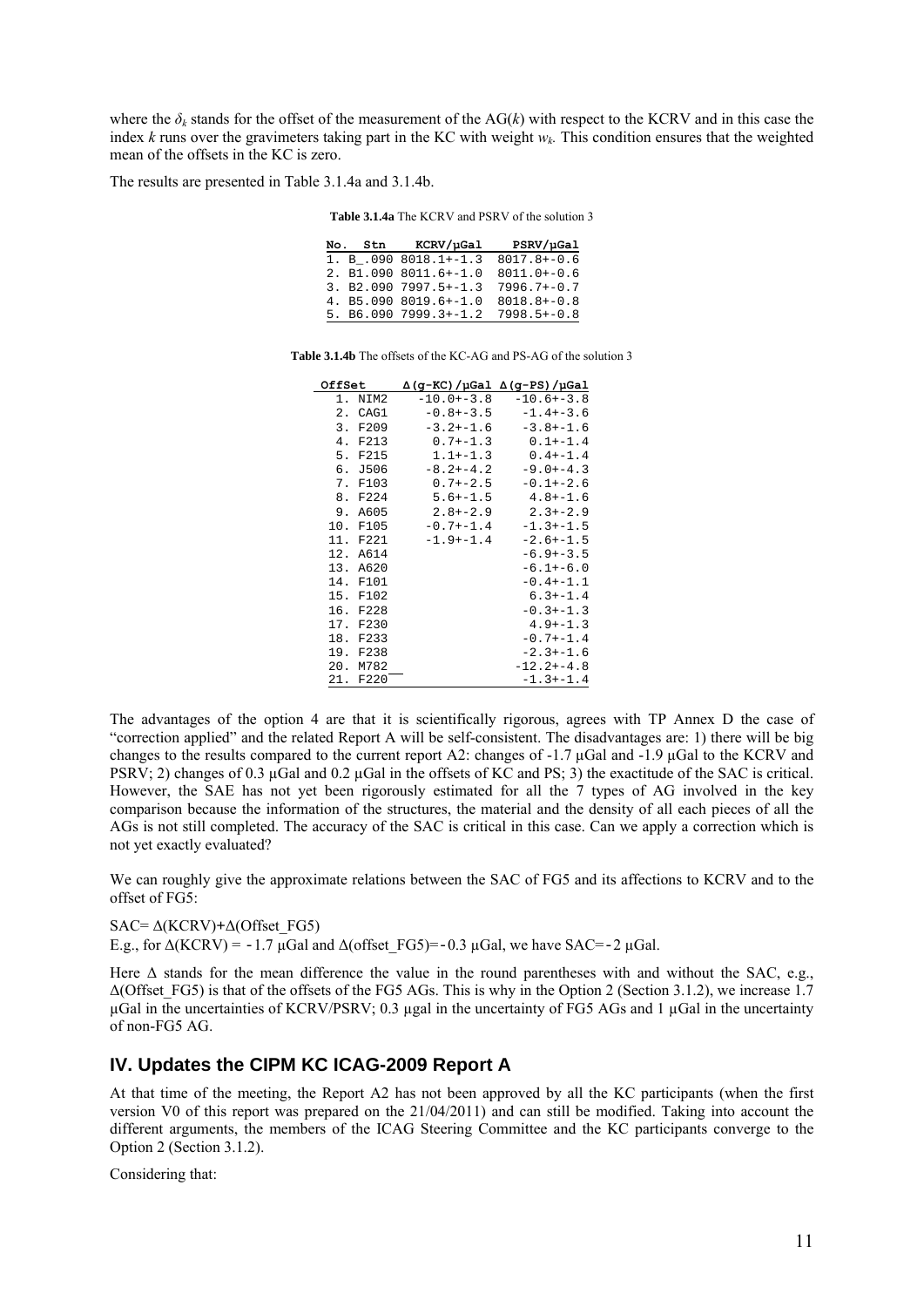- 1. The SAE produces a non negligible bias in the KCRV;
- 2. The SAC value for FG5 is almost an order of magnitude bigger than its uncertainty as given in the TP Annex D: 1.8  $\mu$ Gal compared to 0.2  $\mu$ Gal;
- 3. Not all the SACs for all the models of the KC AGs have been correctly evaluated;
- 4. Further investigations should examine the exactitude of the SAC and extend the estimation to all the types of AG

It is decided to NOT apply the SAC in the KC measurements but, for sake of the self-consistency in the Draft A Report for the KC comparison CCM.G-K1, to add a large enough bias to the final uncertainty to cover the bias due to the SAC. We add:

- $\bullet$  1.7 µGal to the final uncertainty of the KCRVs;
- 0.3 µGal to the final uncertainty of the FG5 AG offsets and
- 1 µGal to the final uncertainty of the non-FG5 AG offsets.

The enlarged uncertainties will be listed by adding a column in Tables 2 and 3 after the column  $u$  (statistical standard uncertainty) in the Draft report A2. See Table 4.1a and 4.1b. The error bars in the figures do not include the SAC because the latter is basically a bias.

Including also other updates, the new version is referred to as Draft **A Report of the ICAG-2009 Key Comparison CCM.G-K15 .** 

#### *Remarks:*

- 1. For the evaluation of the SAE's influence on the ICAGs (Section 3), we have used the mean value of the estimations 1 and 2, i.e., about 2  $\mu$ Gal<sup>6</sup>. However, the approximation is good enough for the enlarged uncertainty.
- 2. For the French SYRTE CAG, according to the emails of Dr Franck Pereira dated 24/04/2011 at 21h56 and 26/04/2011 at 00h50, the SAE had already been taken into account in their evaluation. There is no need to add the 1 µGal bias to the enlarged uncertainty of the offset.

| $1$ and $4.1a$ . The NUNV III poar |  |                                    |  |  |  |  |  |  |
|------------------------------------|--|------------------------------------|--|--|--|--|--|--|
|                                    |  | No. Stn KCRV u U d.                |  |  |  |  |  |  |
|                                    |  | 1. B.090 28019.8 $1.3$ 3.0 $-0.2$  |  |  |  |  |  |  |
|                                    |  | 2. B1.090 28013.3 1.0 2.7 $-0.5$   |  |  |  |  |  |  |
|                                    |  | 3. B2.090 27999.2 $1.3$ 3.0 $-0.7$ |  |  |  |  |  |  |
|                                    |  | 4. B5.090 28021.3 1.0 2.7 $-0.7$   |  |  |  |  |  |  |
|                                    |  | 5. B6.090 28001.0 1.2 2.9 -0.7     |  |  |  |  |  |  |

**Table 4.1a.** The KCRV in µGal

| No. | AG  |     | <b>ICAG</b> | OS <sub>KC</sub> | u   | U   | $OS_{RG}$ - $OS_{KC}$ |
|-----|-----|-----|-------------|------------------|-----|-----|-----------------------|
| 1.  | NIM | 002 | КC          | $-8.3$           | 3.8 | 4.8 | $-0.1$                |
| 2.  | CAG | 001 | КC          | 0.9              | 3.5 | 3.5 | $-1.2$                |
| 3.  | FG5 | 209 | КC          | $-3.5$           | 1.6 | 1.9 | $-1.1$                |
| 4.  | FG5 | 213 | КC          | 0.4              | 1.3 | 1.6 | $-0.9$                |
| 5.  | FG5 | 215 | КC          | 0.8              | 1.3 | 1.6 | $-1.2$                |
| б.  | JIL | 006 | КC          | $-6.5$           | 4.2 | 5.2 | $-1.3$                |
| 7.  | FGL | 103 | КC          | 2.4              | 2.5 | 2.8 | 0.3                   |
| 8.  | FG5 | 224 | КC          | 5.3              | 1.5 | 1.8 | $-1.1$                |
| 9.  | A10 | 005 | КC          | 4.5              | 2.9 | 3.9 | $-1.1$                |
| 10. | FG5 | 105 | КC          | $-1.0$           | 1.4 | 1.7 | $-0.7$                |
| 11. | FG5 | 221 | КC          | $-2.2$           | 1.4 | 1.7 | $-0.8$                |
| 12. |     |     | PS          | $-4.6$           | 3.6 | 4.6 | $-1.3$                |
| 13. |     |     | PS          | $-3.4$           | 3.1 | 4.1 | $-1.2$                |
| 14. |     |     | PS          | $-0.2$           | 1.3 | 1.6 | $-0.9$                |
| 15. |     |     | PS          | 6.6              | 1.6 | 1.9 | $-1.0$                |
| 16. |     |     | PS          | 0.0              | 1.5 | 1.8 | $-1.7$                |
| 17. |     |     | PS          | 5.3              | 1.4 | 1.7 | $-1.3$                |
| 18. |     |     | PS          | $-0.4$           | 1.6 | 1.9 | $-1.0$                |
| 19. |     |     | PS          | $-1.9$           | 1.7 | 2.0 | $-1.2$                |
| 20. |     |     | PS          | $-9.9$           | 4.8 | 5.8 | $-0.9$                |
| 21. |     |     | PS          | $-1.1$           | 1.4 | 1.7 | $-0.9$                |

#### **Table 4.2b.** Offsets for the AGs in µGal

<sup>&</sup>lt;u>.</u>  $5$  The final version of the report A was approved on 10 May 2011 during the meeting of the CCM Working Group on Gravimetry held at the BIPM.

<sup>&</sup>lt;sup>6</sup> Based on the version V1 of this reported dated in the beginning of May 2011